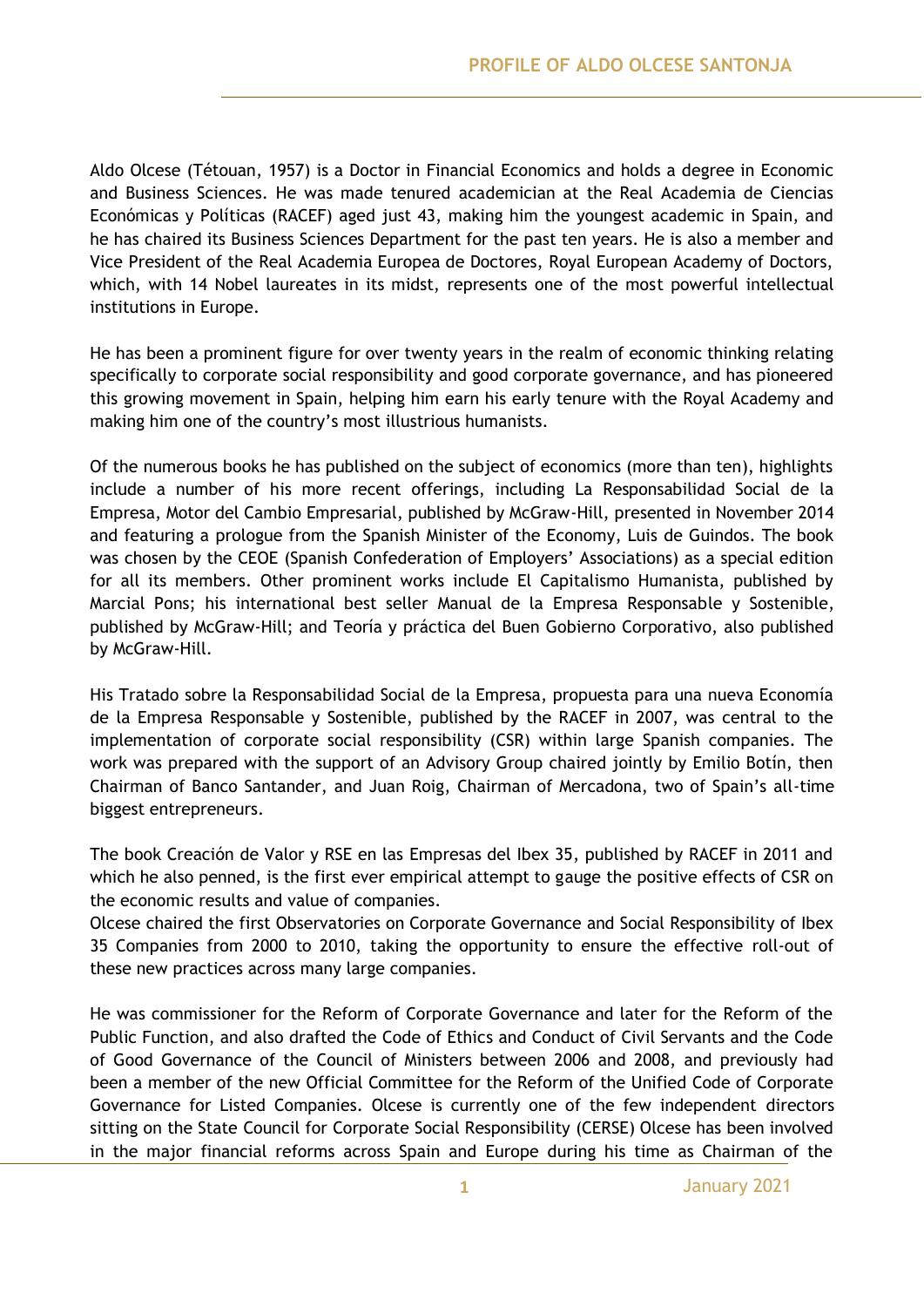Spanish Institute of Financial Analysts (IEAF) and of the Foundation on Financial Studies (FEF) between 2000 and 2006. He made the FEF –of which he was appointed Honorary Life Trustee at the end of his term as chairman– the center for economic and financial thinking most involved in shaping the liberal economic reforms package in terms of its impact on ethics, transparency and good governance. Nowadays, the FEF is the only private institution to have the Prime Minister of Spain as its Chairman of Honor. During his time with the Foundation, Olcese oversaw work into the reform of the European financial markets, which represented Spain's bargaining chip in helping to shape the Treaty of Lisbon. He also created the National Observatories on Corporate Governance and the International Economy and the G8.

Aldo Olcese has the triple condition of being an intellectual on economics, finance and business.

Focusing on his business involvement, Olcese has served at the highest level as chairman of the advisory boards of the bank Société Générale; of T-Systems, owned by the Deutsche Telekom Group and the EU's leading company in systems integration for 10 years; and of US consulting firm Bain & Company in Spain, world leader in business strategy. He has also served as CEO of the Leche Pascual Group, and of the Licensed Stock Broker Iberagentes, and as chairman of Iberbolsa Investment Fund and of the Coalition of Cultural and Audiovisual Creators and Industries of Spain, from which he spearheaded the reform of intellectual property and its online protection from 2010 to 2011. He has also sat on the boards of Ericsson, KPMG, Telepizza, Santander Consumer Bank in Italy, advisor to Santander Universities Branch and chairman of the Advisory Board of the Private Equity and Capital Risk Manager Suma Capital and of the first Energy Efficiency Fund of Spain, the Energy Efficiency Fund FCR. He has also been senior international advisor to Alvarez & Marsal, world leader in financial and economic restructuring and EURONA, the leading company in Spain for Wi-Fi and satellite communications.

He is currently chairman of his own investment and corporate consulting firm, Fincorp Mediación; senior advisor of Attijariwafa Bank, the leading bank in Morocco and French-

Speaking African countries. He is also an independent advisor on matters relating to good governance and CSR for a number of large companies and banks listed on the Ibex 35 as well as chairman of the advisory board of McGraw-Hill for Southern Europe, world leading publishing house. He is Vice President and Founder of the World Public Diplomacy Organization (WPDO), the first international Think Tank of China.

He is also founder of the first Energy Efficiency Fund in Africa (Energy Efficiency Fund Africa) with the Moroccan bank Attijari Wafa Bank.

Aldo Olcese maintains a relevant activity in China where he was elected as cofounder and sole non-Chinese Councillor of World Public Diplomacy Organization (WPDO), the first international Think Tank of China, established outside China with headquarters in Ginevra- Switzerland.

He is also heavily involved in philanthropy and education both in Spain and abroad.

He is Honorary chairman of the Education for Employment Foundation (EuropeEFE), the largest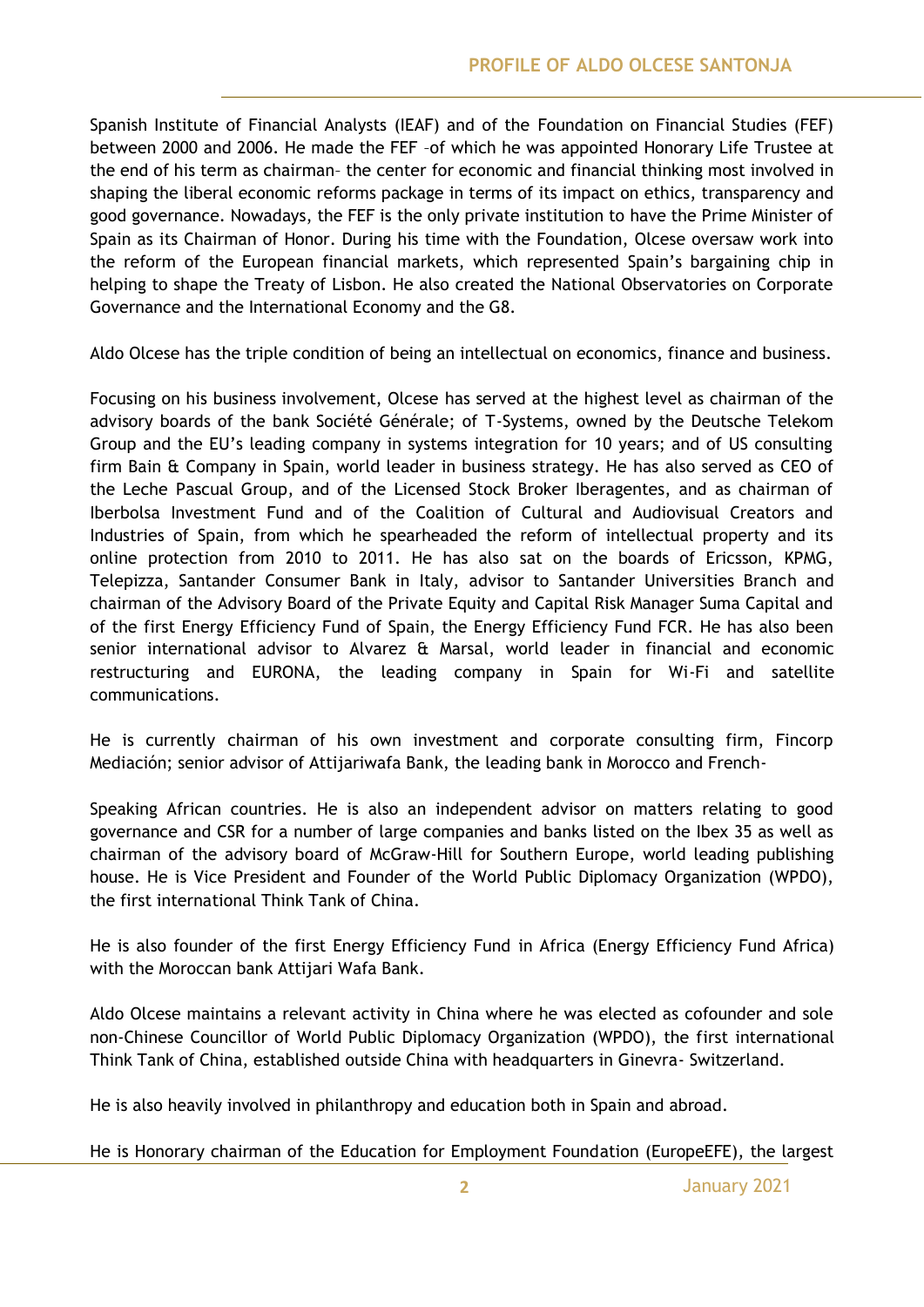institution operating in the Arab world on matters relating to education and job creation and through which upwards of 100,000 young Arab people have found their first job in Jordan, Morocco, Tunisia, Egypt, Yemen and Palestine. The foundation has also been working on initiatives to improve employment for young people in Spain, Argentina, South Africa and Brazil and opening activities in Saudi Arabia and Algeria. He was also trustee of the Royal Academy of Rome for Fine Arts, Chairman of the organizing committee of the Master of Tennis in Madrid and Vice Chairman of the Club for Industry, from which he oversaw the work relating to the Strategic International Industrial Alliances of Spain.

He is the longest-serving advisor of the Foundation of the Complutense University of Madrid, at which he is an independent member of the Commission for the Quality of Doctorates in Business Sciences (ADE).

During his ten-year spell as trustee of the Foundation for Social Analysis and Studies (FAES), he coordinated all work relating to the European Monetary Union, the Family Business in Spain, the Uruguay Round within the framework of the GATT and the world trade liberalization, the privatization of Spanish savings banks and the new agro- industrial policy for Spain.

He is likewise Chairman of the Fundación Independiente, which with his 30 years of life, is the most veteran institution dedicated to the thinking and to the recovery of the Spanish Civil Society.

He is also Chairman of the Asociación Sociedad Civil Ahora that integrates a wide range of organizations and civil institutions of thinking and action in the public life of the Civil Society concerning a common project of the improvement and the renovation of Spain.

In 2018 he was appointed Vice President of the Senate of the European Economy in Spain, major European Economic Think Tank, of German origin, chaired by the former Austrian European Commissioner Benita Ferrero Waldner.

On the subject of teaching, Olcese is currently guest lecturer at the Business Institute (Instituto de Empresa) and previously taught at the University of Genoa in Italy.

He is a regular conference speaker on subjects relating to CSR and governance and has delivered over 400 conference talks during the last 20 years in Spain and abroad. He delivers proposals on CSR metrics at the Global Reporting Initiative of the United Nations and advice in CSR and governance the European Commission. In 2012/2013, he penned the Report on Corporate Social Responsibility in Spain, a proposal for Europe upon the request of European Commissioner Michel Barnier.

Recently, Mr. Olcese was appointed Chairman of the Scientific and Academic Committee of the Top Boards Program for Directors of Listed Companies organized by the Financial Times and the Instituto de Empresa de Madrid.

Bridweave Senior Advisor, British society specialized in artificial intelligence for the transformation of finance and investments.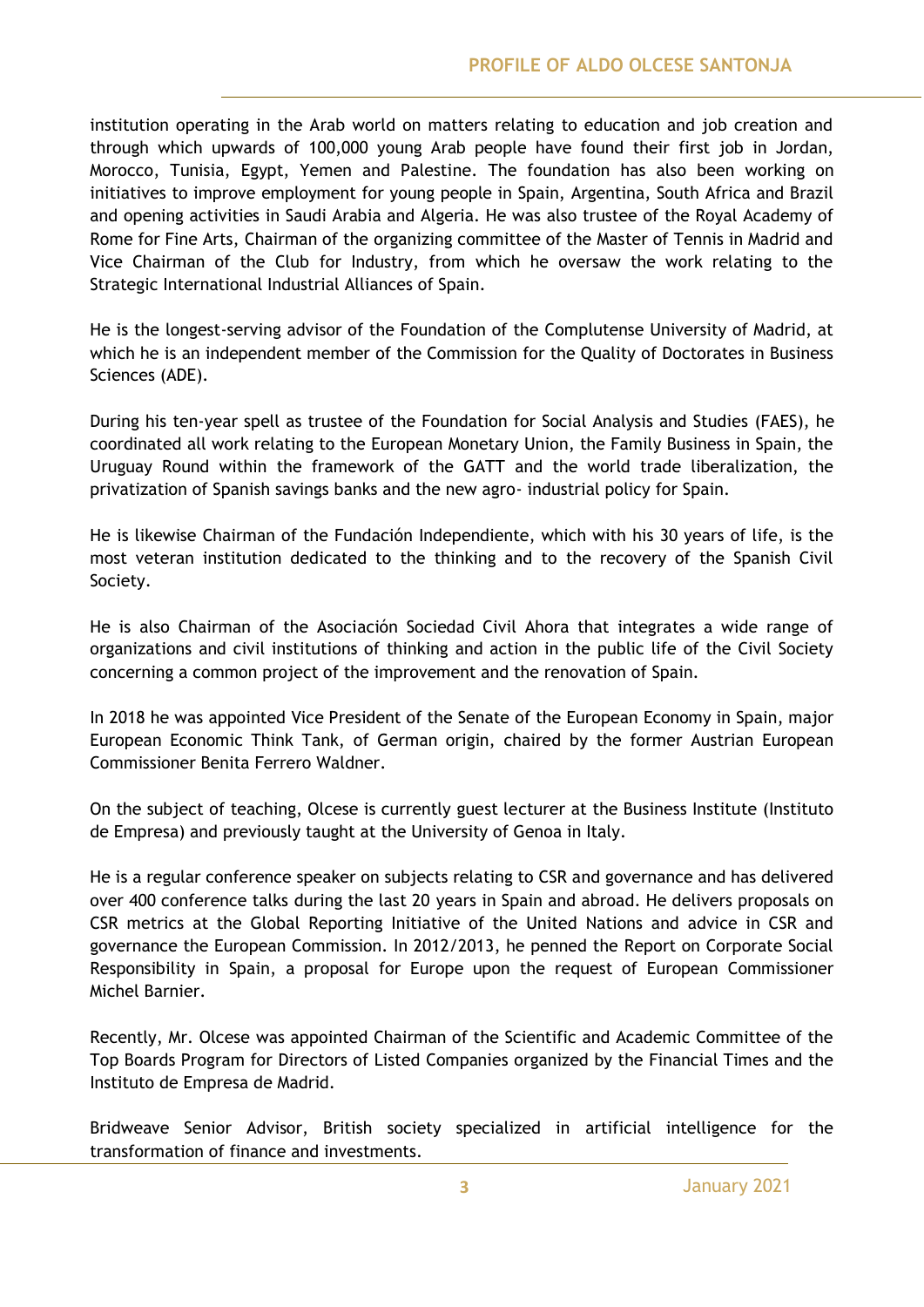Commissar of the 1st Digital Coin & European Financial System Sevilla Virtual Summit 2021.

In the field of technological innovation, Olcese has rolled out a number of hugely important projects relating to the Information and Communications Society and the New Economy: Servicom, Spain's first internet service provider (IPP), which was sold to Retevisión; and Marco Polo Investments SCR, the largest investment fund in new technologies with 120 million euros in capital. In 2012 he was also heavily involved in the recent creation of the first online incubator for Internet Artificial Intelligence in Spain.

Olcese has actively voiced the concerns of civil society in six of the major reforms to have modernized the Spanish economy: 1) the first reform of the capital market in the 1980s; 2) the reform of corporate governance in 2006; 3) the reform of the public function in 2007; 4) the reform of European financial markets in 2005, one of the most significant reform packages within the EU; 5) the reform of intellectual property and its online protection in 2011 and 2012 and; 6) The 2012/13 electrical sector reform..

All this makes him more than qualified to help develop and oversee economic and business affairs by championing the interests of civil society, something as timely as it is necessary in the times we live in.

In February 2010, the magazine Dirigentes named him Leader of 2009 at the 23rd edition of its awards in recognition of his humanistic leadership and central role in reforming the traditional capitalist model.

In 2006, HRM King Juan Carlos awarded him the Grand Cross of Civil Merit (The Highest Spanish Decoration) at the request of the Spanish Prime Minister in recognition of his special contribution to corporate social responsibility and good corporate governance. During the ceremony, Vice President and Minister of the Economy, Pedro Solbes, said the following about Olcese:

"Aldo Olcese is a much-loved independent economist and widely revered by all, regardless of beliefs. He has managed to remain independent and impartial without supporting or siding with one band or the other, as is so often the case in Spanish politics, and has remained immune to all kinds of pressure, showing special interest in the general good and in improving the society in which we all live through ethics and transparency."

"He is one of the guiding lights in new capitalism, a born fighter whose perseverance and sterling work have earned him the highest decoration of the Spanish State, in recognition of his outstanding work towards a civil society committed to democracy, ethics and improving the country…"

His exposure outside Spain has earned him the recognition of the President of Italy, the King of Morocco and the Grand Duke of Luxembourg, who have bestowed upon him the highest accolades of their respective nations: Grand Officer of the Order of Merit of the Republic of Italy and previously Commander; Commander of the Order of the Throne of Morocco and